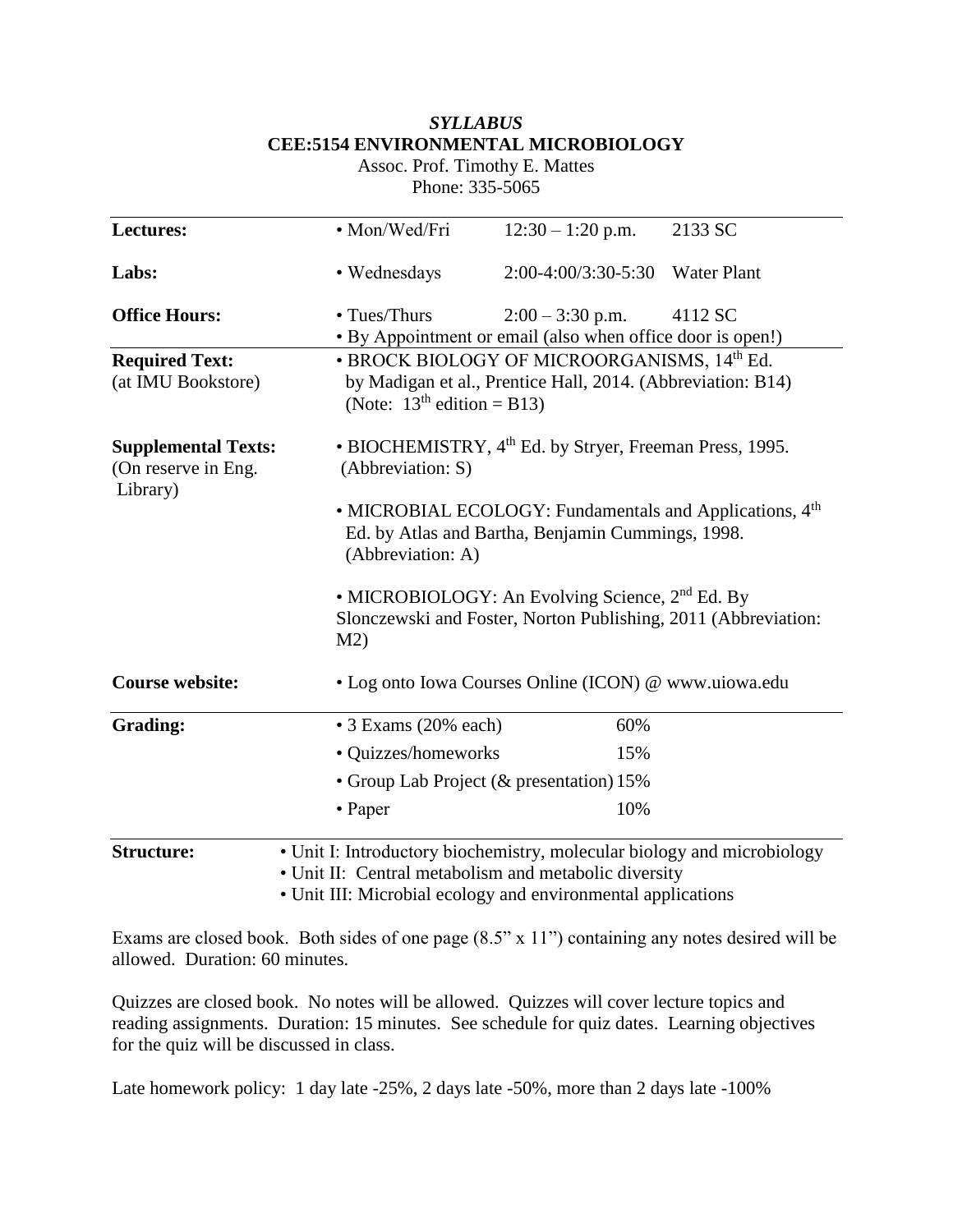Paper should review a particular microbial phenomenon of your own interest, possibly related to your laboratory or MS project. The paper must be typed *with a minimum length of 7 pages and a maximum length of 12 pages. It must also reference at least 5 journal articles from the peerreviewed literature*. A brief paper proposal/abstract outlining the topics you will discuss and pertinent references must be submitted for approval (see schedule).

I suggest using Google and/or Google Scholar as starting points for finding out more about your paper topic. Initial searches will very likely lead you to articles in peer-reviewed scientific journals, such as (but not limited to) *Science, Nature, Applied and Environmental Microbiology, Journal of Bacteriology* and *Environmental Science and Technology*. Literature reviews provide an overview of a particular topic and will also cite specific papers that deal with aspects of the topic in greater detail. Search for articles that are part of the peer-reviewed literature, not the "gray" literature (e.g. technical reports and magazines like Discover and Scientific American). If you have questions about researching a particular topic or don't know how to distinguish peerreviewed literature from other types of literature please see me.

General examples of past paper topics (can be used again!) Microbial fuel cells Bacterial resistance to Triclosan Radiation resistance of *Deinococcus radiodurans* Biogeochemical cycling of methylmercury Biodegradation of polynuclear aromatic hydrocarbons (PAHs) Aerobic and anaerobic bioremediation of chlorinated solvents Rhizoremediation of polychlorinated biphenyls (PCBs) Source tracking fecal coliforms in wastewater treatment

## **Laboratory project**

Please refer to separate handout regarding the laboratory portion of this course. Be aware that laboratory attendance and participation are required, and will be taken into consideration in your final grade.

## **PURPOSE OF THE COURSE**

To provide you with a fundamental understanding of concepts in microbiology, biochemistry and microbial ecology that are relevant in environmental engineering microbiology research as well as engineering practice. Specific applications of these fundamentals will be discussed as appropriate. The practical experience gained in the laboratory will enhance your understanding of microbiology in a manner not readily gained though the lectures or reading assignments. This experience will also highlight the limitations of current techniques. The majority of the course is based on the Brock textbook; however selected topics from other textbooks and the current scientific literature may supplement the book from time to time.

## **Other pertinent information:**

This course is given by the College of Engineering. This means that class policies on matters such as requirements, grading, and sanctions for academic dishonesty are governed by the College of Engineering. Students wishing to add or drop this course after the official deadline must receive the approval of the Dean of the College of Engineering.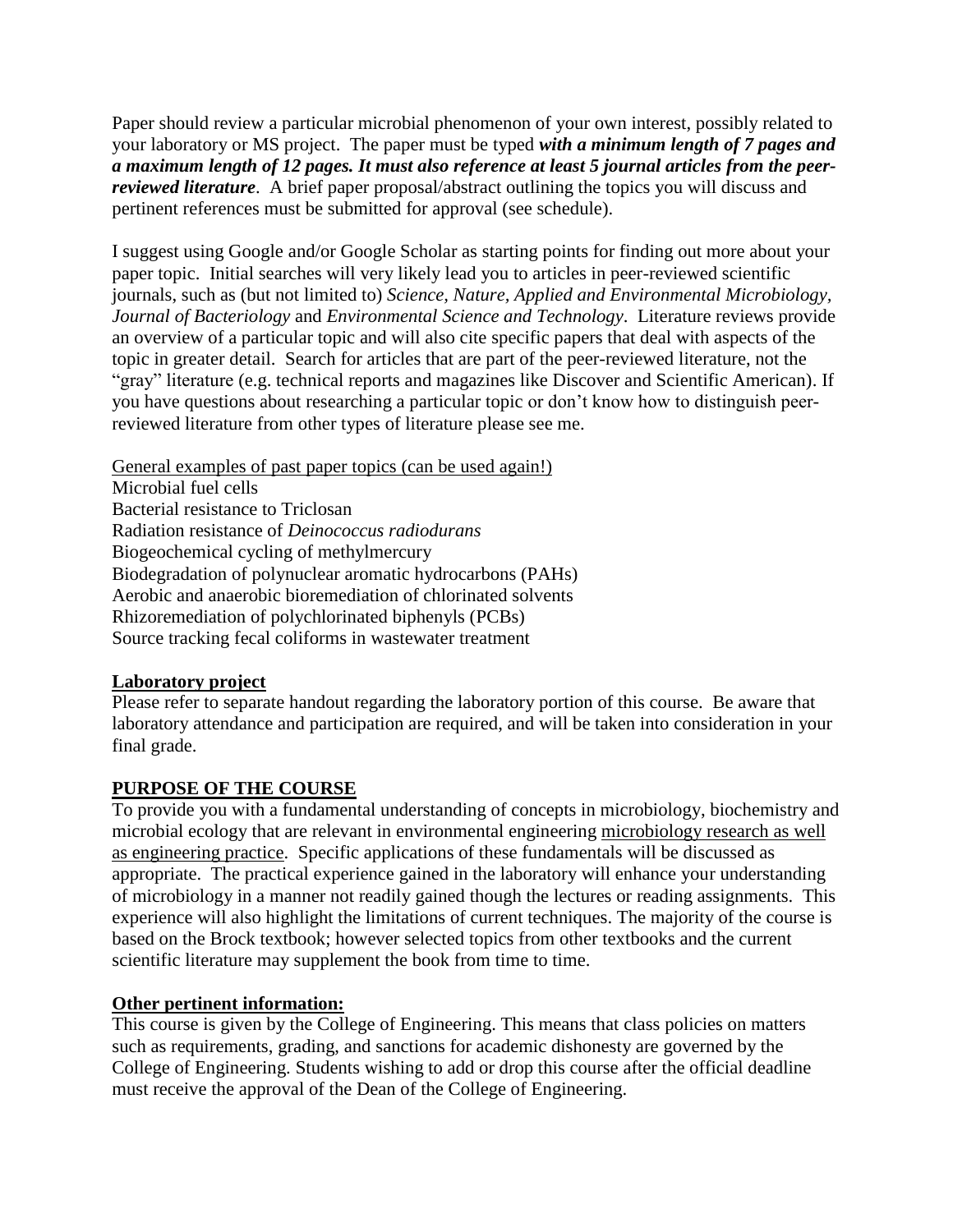### **CEE:5154 ENVIRONMENTAL MICROBIOLOGY** *TENTATIVE* SCHEDULE, Fall 2016

| Date |         | Topic                                                                                                                                           | <b>Reading Assignment</b>     |                                               |
|------|---------|-------------------------------------------------------------------------------------------------------------------------------------------------|-------------------------------|-----------------------------------------------|
|      |         |                                                                                                                                                 | (Required)                    | (Supplement)                                  |
| Mon. | Aug. 22 | Introduction and course overview                                                                                                                | <b>B14: Ch. 1</b>             | <b>B13:</b><br>$Ch.1-2$<br>M2: Ch. 1          |
| Wed. | Aug. 24 | Microbial cell structure and function – cell<br>membranes                                                                                       | B14:33-41                     | B13:48-58<br>M2:73-88<br>$S:7-11,263-$<br>280 |
|      |         | Lab 1. Microscopic examination of pure<br>and mixed microbial cultures and serial<br>dilution and spread plating of mixed<br>microbial cultures | B14:26-32, 74-<br>78, 155-157 | B13:25-31,<br>129-131<br>M2:40-70             |
| Fri. | Aug. 26 | Microbial cell structure and function – cell<br>walls                                                                                           | B14:41-47                     | B13:58-64<br>M2:88-98                         |
| Mon. | Aug. 29 | Microbial cell structure and function -<br>other cellular structures                                                                            | B14:48-55                     | B13:64-73<br>M2:106-108                       |
| Wed. | Aug. 31 | Microbial cell structure and function -<br>cellular locomotion                                                                                  | B14:58-63                     | B13:73-81<br>M2:108-110                       |
|      |         | Lab 2. Streak plating, microscopy and<br>gram staining techniques                                                                               | <b>B14:28</b>                 | B13:26-27,<br>90-92                           |
| Fri. | Sept. 2 | Molecular biology - DNA structure                                                                                                               | B14:107-115                   | B13:151-162<br>M2:221-232<br>S:Ch.4,94-112    |
|      |         | Quiz 1                                                                                                                                          |                               |                                               |
| Mon. | Sept. 5 | <b>NO CLASS (Labor Day)</b>                                                                                                                     |                               |                                               |
| Wed. | Sept. 7 | Molecular biology - DNA structure                                                                                                               | B14:107-115                   | B13:151-162<br>M2:221-232<br>S:Ch.4,94-112    |
|      |         | Lab 3. Handling of liquid cultures and<br>monitoring microbial growth phases via<br>spectrophotometry (+more streak plates)                     | B14:149-152,<br>157-158       | B13:90-92,<br>123-126, 131-<br>132            |
| Fri. | Sept. 9 | DNA replication in the microbial cell                                                                                                           | B14:115-120                   | B13:162-168<br>M2:232-244<br>S: Ch. 31        |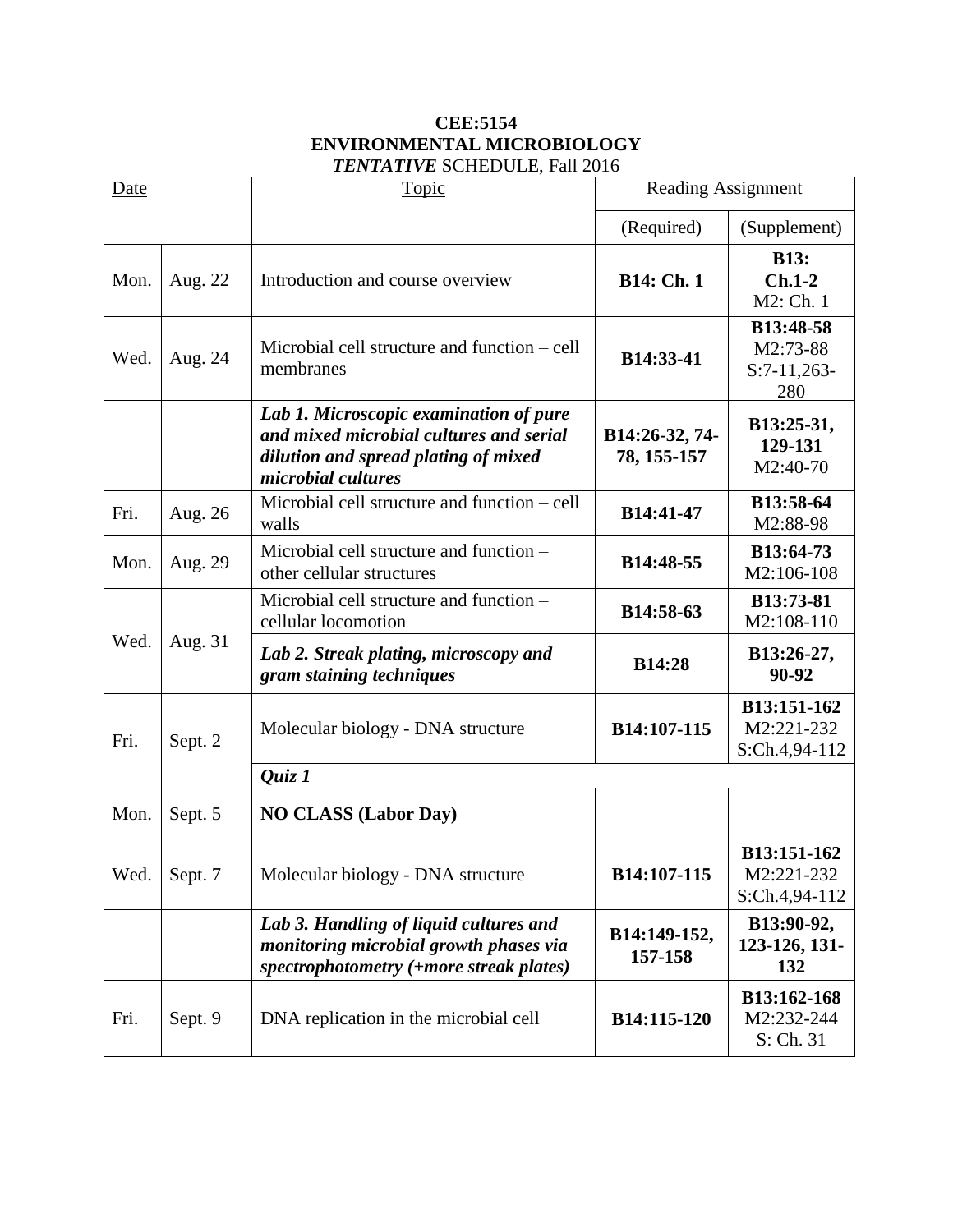| Mon. | Sept. 12                     | Amplification and sequencing of DNA,<br>Genomics                                                   | B14:319-320,<br>184-188 | B13:169-170,<br>314-317<br>M2:249-255             |  |
|------|------------------------------|----------------------------------------------------------------------------------------------------|-------------------------|---------------------------------------------------|--|
| Wed. | Sept. 14                     | Finish sequencing, transcription of DNA<br>into RNA                                                | B14:120-127             | B13:170-174<br>M2:257-268<br>S:841-852            |  |
|      |                              | Lab 4. DNA extraction and gel<br>electrophoresis demonstration                                     | B14:317-318             | <b>B13:293</b>                                    |  |
| Fri. | Sept. 16                     | The 16S rRNA gene as an evolutionary<br>chronometer, introductory bioinformatics<br>$Q$ uiz 2      | B14:355-359             | B13:454-457<br>M2:638-641                         |  |
| Mon. | Sept. 19                     | Bioinformatics of 16S rRNA genes -<br>BLAST, Ribosomal Database Project, and<br>phylogenetic trees | B14:359-363             | B13:457-462,<br>476-477<br>M2:641-650             |  |
| Wed. | Sept. 21                     | Analyzing functional gene sequences,<br>Protein structure and synthesis                            | B14:127-128,<br>189-190 | B13:317-318,<br>174-180<br>M2:268-297             |  |
|      |                              | Lab 5. Amplification and sequencing of<br>16S rRNA gene in isolates                                |                         | B13:169-170,<br>314-317                           |  |
| Fri. | Sept. 23                     | Analyzing functional gene sequences,<br>Protein structure and synthesis                            | B14:127-128,<br>189-190 | B13:317-318,<br>174-180<br>M2:268-297             |  |
| Mon. | Sept. 26                     | Translation of RNA into protein                                                                    | B14:128-138             | B13: 180-181<br>S:875-903                         |  |
| Wed. | Sept. 28                     | Metabolic regulation                                                                               | B14:216-232             | B13:210-225<br>S:Ch.36<br>M2: 341-<br>351,374-377 |  |
|      |                              | Lab period: EXAM 1 REVIEW SESSION                                                                  |                         |                                                   |  |
| Fri. | Sept. 30                     | <b>EXAM1</b>                                                                                       |                         |                                                   |  |
| Mon. | Oct. 3                       | Introduction to metabolism                                                                         | B14:79, 96              | B13:106-108<br>M2:457-460                         |  |
| Wed. | Oct. 5                       | Bioenergetics, enzymes as catalysts                                                                | B14:80-81               | B13:92-94<br>M2:461-465<br>S:181-196,<br>443-452  |  |
|      | **LAB PROJECT PROPOSAL DUE** |                                                                                                    |                         |                                                   |  |
| Fri. | Oct. 7                       | Oxidation-reduction reactions, electron<br>carriers, high energy compounds                         | B14:82-86               | <b>B13:94-98</b><br>M2:465-471                    |  |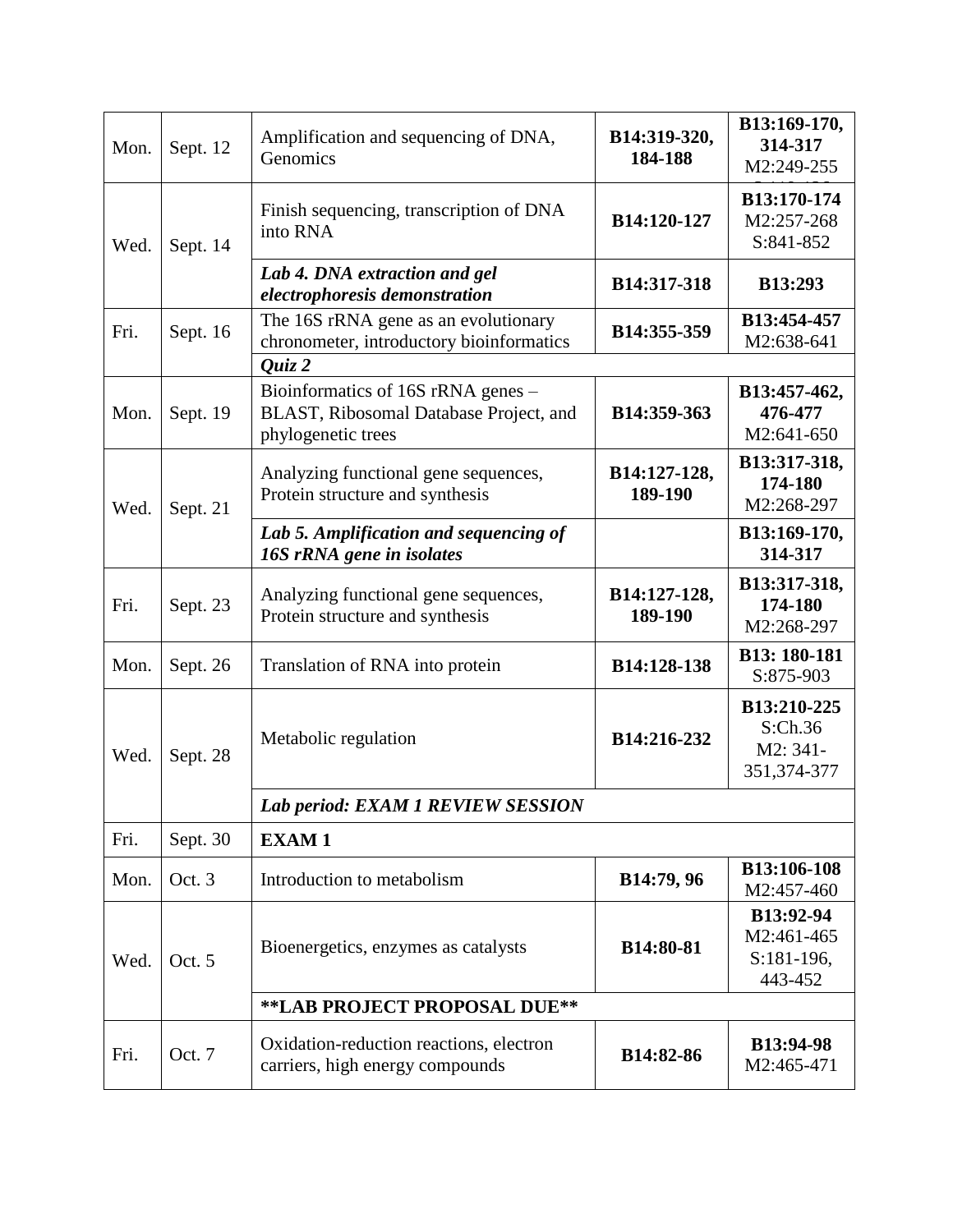| Mon.   | Oct. 10  | Central catabolic pathways                                    | B14:86-91                            | B13:98-<br>101,105-106,<br>406-408<br>M2:471-493<br>S:Ch.19,20,21 |  |
|--------|----------|---------------------------------------------------------------|--------------------------------------|-------------------------------------------------------------------|--|
| Wed.   | Oct. 12  | Respiration and proton motive force                           | B14:91-95                            | B13:101-108<br>M2:502-520                                         |  |
|        |          | Lab period: Groups work on projects                           |                                      |                                                                   |  |
| Fri.   | Oct. 14  | Hydrocarbon oxidation                                         | B14:424-426                          |                                                                   |  |
|        |          | Quiz 3                                                        |                                      |                                                                   |  |
| Mon.   | Oct. 17  | Hydrocarbon oxidation<br>*** PAPER TOPIC DUE***               | B14:459-461                          | B13:400-403,<br>486-488                                           |  |
|        |          | Hydrocarbon oxidation                                         |                                      | M2:493-497                                                        |  |
| Wed.   | Oct. 19  | Lab period: Groups work on projects                           |                                      |                                                                   |  |
| Fri.   | Oct. 21  | Anaerobic respiration                                         | B14:410-423,<br>447-449, 461-        | B13:383-<br>401,510-<br>512,562-565                               |  |
| Mon.   | Oct. 24  | Anaerobic respiration                                         | 462                                  | M2:521-524                                                        |  |
| Wed.   | Oct. 26  | Chemolithotrophy                                              | B14:393-400,<br>449-452, 454-<br>459 | B13:353-<br>363,481-486<br>M2:524-529                             |  |
|        |          | Lab period: Groups work on projects                           |                                      |                                                                   |  |
| Fri.   | Oct. 28  | Chemolithotrophy                                              |                                      |                                                                   |  |
| Quiz 4 |          |                                                               |                                      |                                                                   |  |
| Mon.   | Oct. 31  | Phototrophy: Anoxygenic and<br>Oxygengenic Photosynthesis     | B14:380-392,<br>435-443              | B13:478-480,<br>341-352, 363-<br>367, 532-545<br>M2:529-540       |  |
| Wed.   | Nov. $2$ | Introduction to microbial ecology (not<br>included in Exam 2) | B14:598-607                          | B13:670-678<br>A:174-196,<br>Ch. 9, 375-<br>379<br>M2: 790-791    |  |
|        |          | Lab period: EXAM 2 REVIEW SESSION                             |                                      |                                                                   |  |